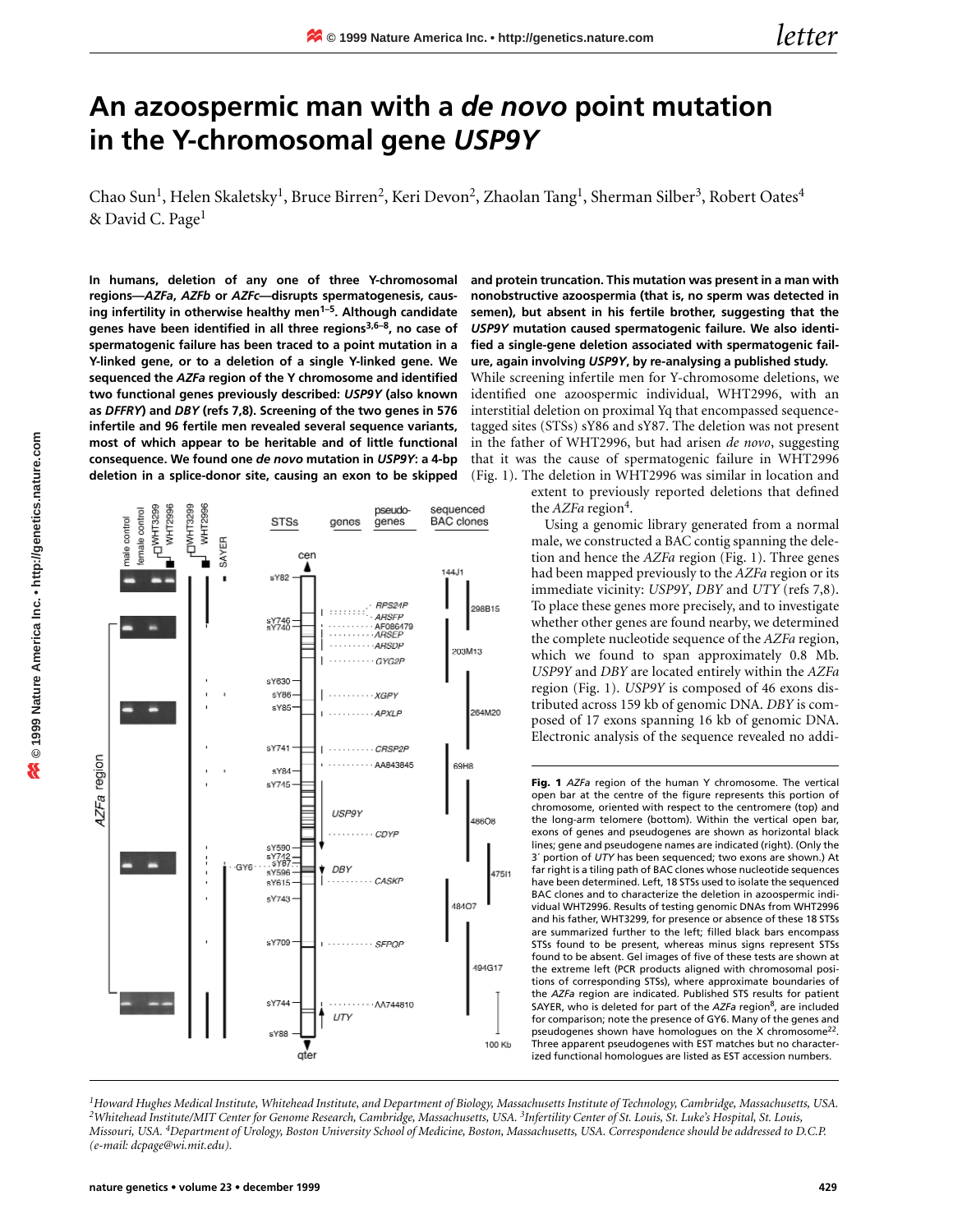| Table 1 • Nucleotide sequence variants in USP9Y |                                          |                                                     |                                                                         |                                           |                                                                                        |
|-------------------------------------------------|------------------------------------------|-----------------------------------------------------|-------------------------------------------------------------------------|-------------------------------------------|----------------------------------------------------------------------------------------|
| Location of<br>variant                          | Nucleotide<br>change                     | Amino acid<br>change                                | No. infertile men<br>(of 576 tested)<br>in whom variant<br>was detected | De novo<br>or<br>transmitted <sup>a</sup> | No. unrelated fertile<br>control men (of 96 tested)<br>in whom variant<br>was detected |
| intron 7                                        | <b>GTAA</b><br>(splice donor)<br>deleted | frameshift<br>at aa 220;<br>truncation<br>at aa 225 | (WHT2780)                                                               | de novo                                   | 0                                                                                      |
| exon 21                                         | $C \rightarrow T$<br>(nt 3, 106)         | $Pro \rightarrow Ser$<br>(aa 1,036)                 |                                                                         | transmitted                               | 0                                                                                      |
| exon 22                                         | $G \rightarrow A$<br>(nt 3, 178)         | Ala $\rightarrow$ Thr<br>(aa 1,060)                 | 3                                                                       | not tested                                |                                                                                        |
| exon 24                                         | $G \rightarrow A$<br>(nt 3,636)          | no change                                           | 12                                                                      | transmitted                               |                                                                                        |
| exon 24                                         | $C \rightarrow T$<br>(nt 3,670)          | deletion of<br>aa 1,188–1,229b                      |                                                                         | transmitted                               | 0                                                                                      |

Nucleotides are numbered with respect to AUG start codon in published cDNA sequence. a*De novo*, detected in an infertile man but not in his father or fertile brother (if father was unavailable for study). Transmitted, detected in both an infertile man and his father or fertile brother. **bExon 24 is spliced out, causing in**frame deletion of 42 aa, as revealed by sequencing of RT–PCR products (data not shown).

tional genes in the *AZFa* region, but at least 11 pseudogenes. The 3´ end of *UTY* is located no more than 150 kb distal to the deletion in WHT2996 (Fig. 1), raising the possibility that *UTY* may be subject to position-effect silencing in WHT2996. We tested and rejected this possibility through RT–PCR analysis, which revealed indistinguishable *UTY* transcripts in cell lines prepared from WHT2996 and his father (data not shown). These results suggested that spermatogenic failure in WHT2996 and other *AZFa*-deleted men is probably due to loss of *USP9Y* or *DBY* function, or both.

We then sought more definitive evidence that either gene is required for normal spermatogenesis. We searched for *USP9Y* or *DBY* point mutations in 576 infertile men who met two criteria: (i) they had either nonobstructive azoospermia or severe oligospermia (<5 million sperm/ml semen); and (ii) their Y chromosomes, including the *AZFa* region, were grossly intact, as indicated by the presence of numerous Y-DNA landmarks<sup>9</sup>. As controls, we examined 96 unrelated, fertile men. All *USP9Y*

and *DBY* exons and splice sites were screened by single-strand conformation polymorphism (SSCP) analysis<sup>10</sup> or denaturing high-performance liquid chromatography<sup>11</sup> (DHPLC).

We discovered five different variants in the nucleotide sequence of *USP9Y*, but none in *DBY* (Table 1). We next examined whether these variants were present in fertile male relatives; any variant that affected fertility severely should not be found among such relatives but should appear *de novo* in the infertile man. Of the *USP9Y* variants, four appeared unlikely to cause spermatogenic failure for several reasons: they were transmitted from the father or were present in a fertile brother; they were found in a fertile control; or no amino acid was changed. One such variant—found in infertile male WHT3394 and his fertile brother—was a nonsense mutation in exon 24, which appeared to be skipped during splicing of most *USP9Y* transcripts in these brothers (data not shown). Skipping of exon 24, containing 126 of the 7,668 coding nucleotides of *USP9Y*, would not disturb the reading frame downstream.



**Fig. 2** *De novo* deletion at *USP9Y* splice-donor site in azoospermic man WHT2780. *a*, Top, intron/exon structure of *USP9Y*; coding exons in black; introns not drawn to scale. Bottom, sequence at exon 7/intron 7 boundary from fertile male WHT3551 and his azoospermic brother WHT2780, demonstrating deletion of first 4 bp of intron 7 (GTAA) in WHT2780. This 4-bp deletion was found in both peripheral leukocytes and a lymphoblastoid cell line from WHT2780. *b*, Characterization of *USP9Y* transcripts in WHT2780 and WHT3551 by RT–PCR amplification using primers specific to exons 4 and 6 (left) or exons 6 and 8 (right). Sequencing of the exon 6/8 product from WHT2780 confirmed that exon 7 had been spliced out.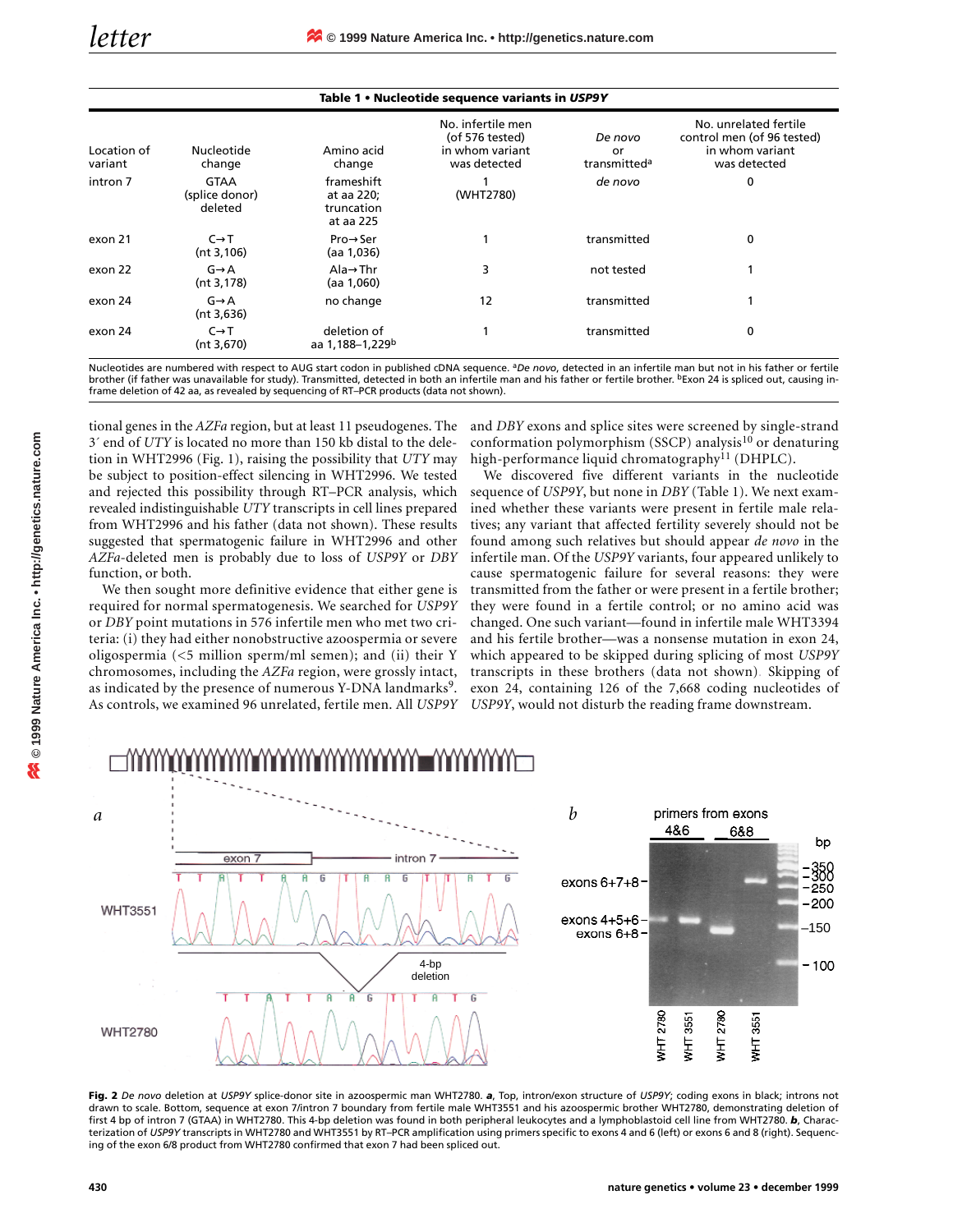**Fig 3** Testicular histologies associated with *AZFa* deletion and *USP9Y* point mutation. *a*, Photomicrograph of normal seminiferous tubule (in cross section) from a fertile man $3$ . Tubule is ringed by myoid cells (MC) and contains Sertoli cells (SC) and germ cells: spermatogonia (Spg), spermatocytes (Spc), round spermatids (RSp), and mature spermatids with condensed nuclei (Spd). *b*, Tubule from *AZFa*-deleted man WHT2996. No germ cells are visible. *c*, Tubule from *USP9Y*-mutant man WHT2780. Spermatogenic cells at various developmental stages are present. Staining was done with haematoxylin and eosin.



The fifth *USP9Y* variant—the only *de novo* mutation—was expected to severely truncate the USP9Y protein. In WHT2780, an azoospermic but otherwise healthy male, we discovered a 4 bp deletion in the splice-donor site of *USP9Y* intron 7 (Fig. 2*a*). This deletion was not present in the man's brother, who had fathered two children (the father of WHT2780 was not available for study). We typed both WHT2780 and his brother for 19 Y-DNA polymorphisms<sup>11</sup> and found that the two men share a rare Y haplotype (including a T→A substitution at nt 112 in the sY65 PCR product) not reported previously. These findings suggest that the two men inherited the same Y chromosome apart from what is evidently a *de novo USP9Y* mutation in the azoospermic man. The splice-site deletion in WHT2780 predicts skipping of exon 7, shifting the reading frame and causing USP9Y to be truncated by approximately 90% (Fig. 2*a*). To test this, we prepared RNAs from lymphoblastoid cell lines from WHT2780 and his brother and carried out RT–PCR using primers corresponding to exons 6 and 8. Sizing and sequencing of the RT–PCR product demonstrated that exon 7 is skipped in the azoospermic man, WHT2780, but not in his fertile brother (Fig. 2*b*). We would expect this splice-site/frameshift mutation, falling near the 5´ end of the *USP9Y* coding sequence, to result in loss of *USP9Y* function.

What is the effect of this *USP9Y* mutation on spermatogenesis? A biopsy of the testis of WHT2780 revealed premeiotic and meiotic germ cells in most seminiferous tubules, with small numbers of post-meiotic cells (spermatids) in a few tubules (Fig. 3*c*). These findings suggested a histologic diagnosis of hypospermatogenesis and spermatogenic arrest.

To what degree does loss of *USP9Y* function account for the spermatogenic failure observed in *AZFa*-deleted men? In WHT2996, in whom the entire *AZFa* region is deleted, we observed no testicular germ cells (Sertoli-cell-only syndrome; Fig. 3*b*). Identical findings have been reported for other patients with deletions of the entire *AZFa* region<sup>4,5,12,13</sup>. Thus, deletion of the entire *AZFa* region appears to result consistently in a more severe spermatogenic defect than in our *USP9Y*-mutant patient WHT2780. The simplest explanation is that loss of *DBY*, the only other gene in the *AZFa* region, exacerbates the spermatogenic consequences of loss of *USP9Y*. This model is corroborated by observations of infertile patient SAYER, who differed from other reported *AZFa*-deleted men in that his testis biopsy revealed hypospermatogenesis (Iike our *USP9Y* mutant WHT2780) rather than Sertoli-cell-only syndrome5. SAYER is deleted for *USP9Y*, but retains more distal DNA landmarks, including STS marker GY6 (ref. 8). Our sequencing of the *AZFa* region revealed that GY6, originally identified as an anonymous Y-DNA landmark<sup>14</sup>, actually contains the first (and most proximal) exon of *DBY* (Fig. 1). Thus, the distal breakpoint of the deletion in SAYER falls between *USP9Y*, which is deleted, and *DBY*, which is retained. Assuming that the partial *AZFa* deletion in SAYER does not silence *DBY* by eliminating upstream regulatory elements, then SAYER and WHT2780 probably both lack

*USP9Y* but not *DBY* function—a likely explanation for their similar testicular histologies.

How does loss of *USP9Y* function impair spermatogenesis apparently without disturbing other developmental or physiologic processes? These are challenging queries because *USP9Y* has a highly similar homologue, *USP9X*, on the X chromosome, and both genes are expressed throughout the body<sup>7,8,15</sup>. Further work will determine whether *USP9Y* and *USP9X* perform the same function and their aggregate dosage is critical in germ-cell development, or whether *USP9Y* has a role in spermatogenesis not provided by *USP9X*.

## **Methods**

**Physical map of** *AZFa* **region.** Six of the STSs (sY82, sY84–sY88) were previously reported<sup>9</sup>. Two more STSs, sY590 and sY596, were previously developed from the sequences of the *USP9Y* and *DBY* genes, respectively7. Five additional STSs (sY740–sY744) were generated during ongoing efforts to construct a high-resolution map of the Y chromosome (C. Tilford, D.C.P. *et al*., unpublished data). We identified BAC clones containing these 13 STSs by PCR screening of DNA pools (Research Genetics) prepared from CITB BAC libraries of human male genomic DNA (ref. 16). To close gaps among the resulting BAC contigs, five additional STSs (sY615, sY630, sY709, sY745, sY746) were generated by PCR-amplification and sequencing of BAC ends<sup>17</sup>. We assembled a contig incorporating the tiling path of BACs (and many other redundant BAC clones; data not shown) based on the STS content of individual BACs.

**Nucleotide sequence of** *AZFa* **region.** A path of BAC clones for sequencing was selected based on *HindIII* and *EcoRI* fingerprints<sup>18</sup>. We performed large-scale shotgun sequencing and assembly of BACs as described (http://www-seq.wi.mit.edu).

We searched for putative exons and genes by analysing the genomic sequence of the *AZFa* region using GRAIL (ref. 19) and Genscan software<sup>20</sup>. We also searched for homologous sequences in the non-redundant (nr) and dbEST segments of GenBank using BLASTN software<sup>21</sup>. Most pseudogenes could be recognized as such because they contain disrupted versions of long ORFs that are present in functional homologues located on the X chromosome<sup>22</sup> or elsewhere in the genome.

**Detection of DNA sequence variants.** We searched for *USP9Y* and *DBY* sequence variants in genomic DNAs prepared from lymphoblastoid cell lines or peripheral blood leukocytes. Exons and flanking splice sites were PCR amplified from the genomic DNAs using oligonucleotide primer pairs derived from introns. In some cases, PCR products were screened for sequence variants using a DHPLC (ref. 11) instrument (Transgenomic), in which case genomic DNAs from two unrelated infertile men were mixed before PCR amplification. In other cases, PCR products were screened for sequence variants on SSCP (ref. 10) gels (FMC Bioproduct) electrophoresed for 16 h at RT. In these SSCP experiments, multiplex PCR was employed, with each PCR reaction containing equal amounts of genomic DNA from two or three patients (total of 40 ng genomic DNA/20 µl reaction) and primer pairs for three or four target fragments. All variants detected by DHPLC or SSCP were verified by sequencing of PCR products. In all cases where samples were available, we also tested the fathers or brothers of infertile men in whom we had detected sequence variants. Paternity or fraternity was confirmed by genotyping of polymorphic mark